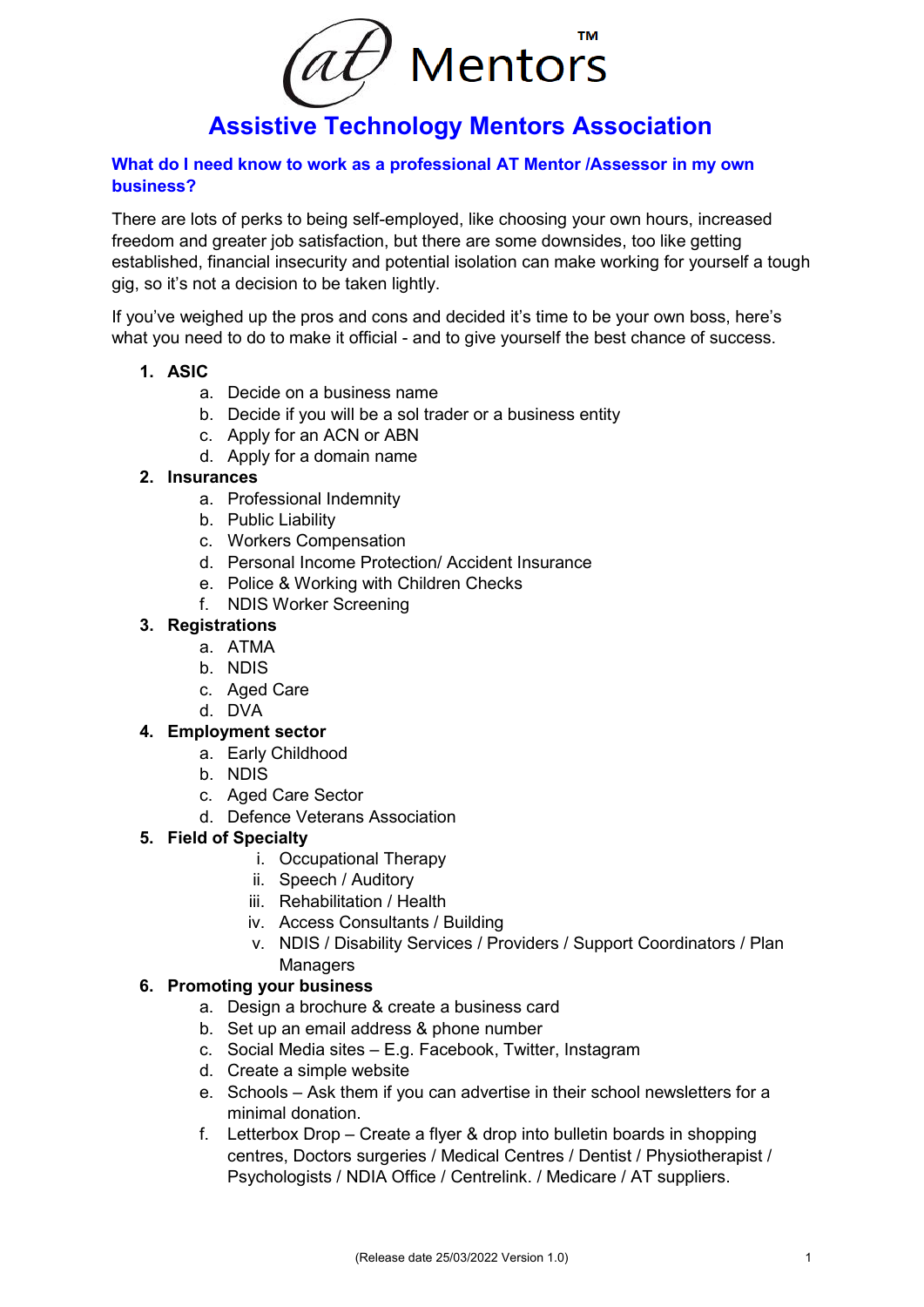## **7. Financial:**

- a. Bank account in business name
- b. Accounting / Invoicing System

# **ASIC**

All operators will need an ABN or ACN number. Prepare 3 options of business / trading name before applying as your 1<sup>st</sup> choice may already be taken and apply through the Australian Security & Investment Commission (ASIC) Choose your industry of service and method of renewal. Once your payment has been accepted you will be sent a certificate of registration with your ABN/ ACN number for tax purposes.

# **Insurance**

#### **a. Professional Indemnity**

#### What is Professional Indemnity Insurance?

If you own a business, you may be liable for damages to another property or person caused by your business. Professional indemnity insurance protects you and your business against claims for alleged negligence or breach of duty arising from an act, error or omission in the performance of professional services.

You are a professional and there is no doubt you are good at what you do. However, mistakes happen even with the most professional operators. Professional Indemnity claims can arise from simple things like:

#### **How much coverage do I need?**

The minimum professional indemnity insurance requirements in Australia are \$2million and \$1 million in New Zealand. If you are working in the NDIS and Aged Care sector the requirement is between \$10 -\$20 million.

#### **Where can I find this?**

**Link:** [https://insure.professionalindemnity](https://insure.professionalindemnity-insurance.com.au/ProductSelection/5129871?originKey=3ce1a7b7-0281-4d4a-b817-033851fe22f0)[insurance.com.au/ProductSelection/5129871?originKey=3ce1a7b7-0281-4d4a-b817-](https://insure.professionalindemnity-insurance.com.au/ProductSelection/5129871?originKey=3ce1a7b7-0281-4d4a-b817-033851fe22f0) [033851fe22f0](https://insure.professionalindemnity-insurance.com.au/ProductSelection/5129871?originKey=3ce1a7b7-0281-4d4a-b817-033851fe22f0)

**Link**:<https://www.dualaustralia.com.au/>

**Link:** <https://guildinsurance.com.au/help-centre/contact>

#### **b. Public Liability Insurance**

#### What is Public Liability Insurance?

Public Liability covers your legal liability to pay compensation for injury or damage to property caused to a third party in connection to your business. For example, if a customer slips and injures themselves while on your business premises.

How much coverage do I need?

Where can I find this?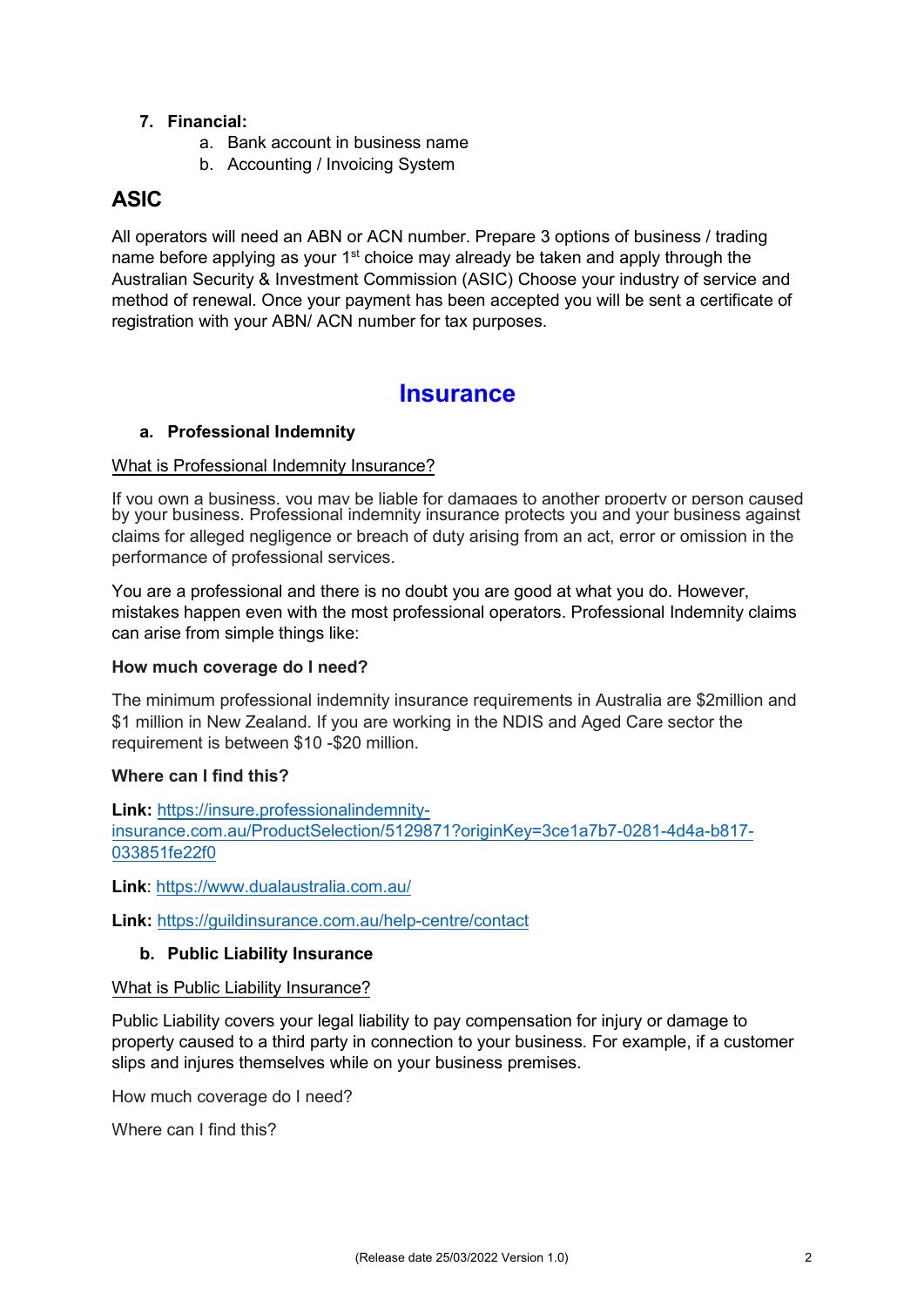#### What is the difference between public liability insurance and professional indemnity?

The difference between Public Liability and Professional Indemnity Insurance is that Public Liability is tailored for claims by members of the public for injury, illness or damage and Professional indemnity covers claims by clients for professional mistakes or negligence.

#### **c. Workers Compensation Insurance**

#### What is Workers Compensation Insurance?

Workers compensation is a form of insurance payment to employees if they are injured at work or become sick due to their work. It covers wages when they are not fit to work or medical expenses and rehabilitation payments. It serves two purposes:

- To assure the injured worker gets medical care & compensation for a portion of the income they lose while they are unable to return to work
- Employer protection from lawsuits by workers injured while working.

# **National Disability Insurance Scheme (NDIS)**

#### **How do I work in the NDIS space?**

Its great you have decided to work in the NDIS space. The NDIS Quality & Safeguard Commission is responsible for all registration requirements for those seeking to become registered NDIS providers. There are a number of requirements you will need to meet but here's what you will need to consider first:

- How do you set up your own business
- Are you going to work as an employee or contractor with an NDIS registered provider
- Are you going to be self employed
- What field of employment have you chosen to work in
- Have you taken out the required insurances
- Will you work from home or sub lease a neutral space
- Will you become a registered provider and what does that entail
- What support services will you provide
- What qualifications or registrations (if any) do you need to do this
- Do I know how to complete the complete the registration application
- Do I know how to complete the NDIS self-assessment registration tool or do I need help
- What support categories are you registering for
- What NDIS line codes can I use
- What can you charge

#### NDIS registered and Non NDIS Disability Providers

What types of insurances do I need to comply with the NDIS Quality & Safeguards Commission and their NDIS Audit?

Anybody working in the disability sector require Public Liability, Professional Indemnity, Income Protection and /or Accident Insurance. This includes:

• Sole Traders